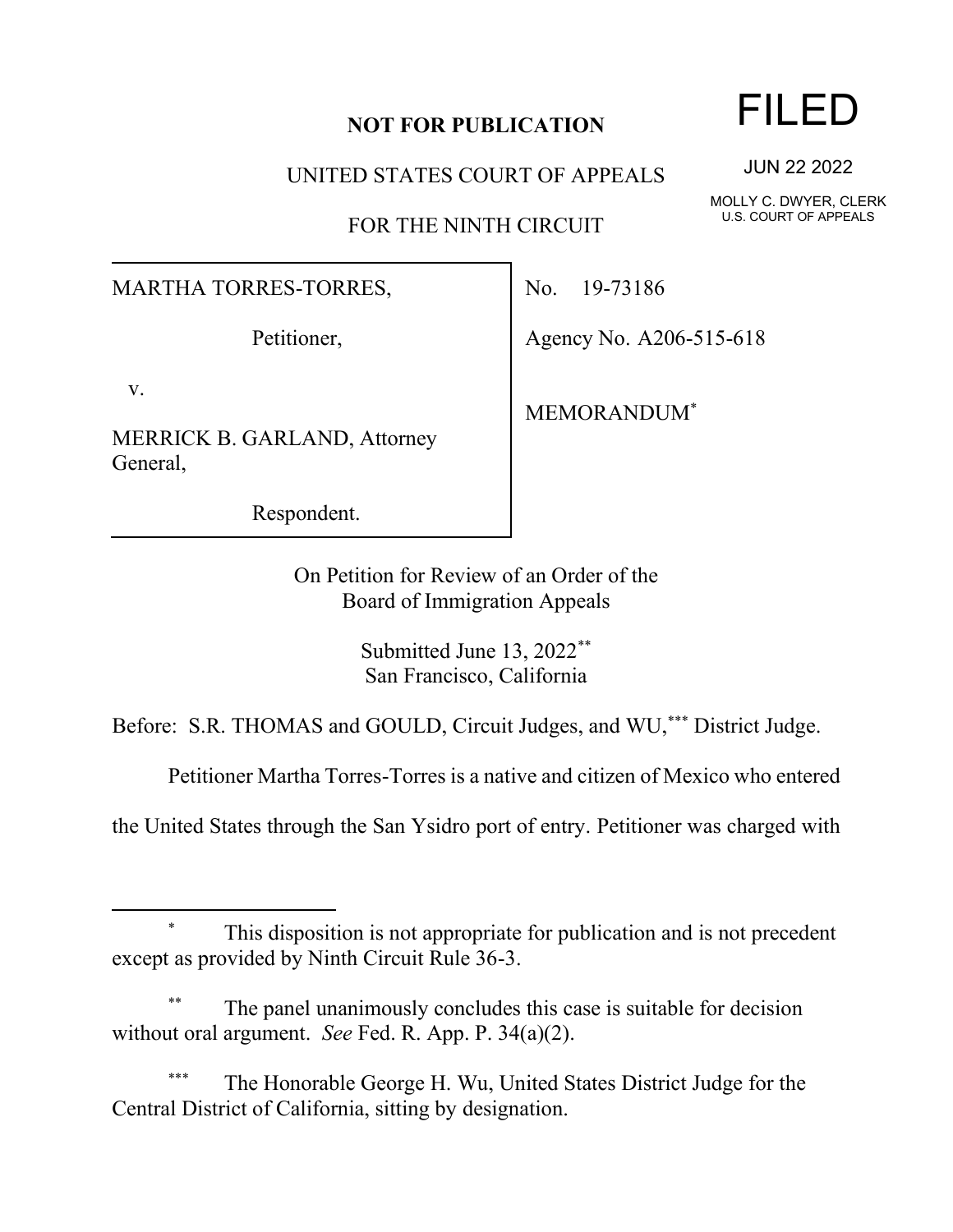removal as an unlawful alien in violation of 8 U.S.C  $\S$  1182(a)(7)(A)(i). After conceding her removability, Petitioner filed an application for asylum, withholding of removal, and Convention Against Torture ("CAT") relief based on her political opinion and her membership in particular social groups. <sup>1</sup> Petitioner said that she was fleeing Mexico because of her fear of the gang in the area, the Knights Templar. Petitioner alleged that the Knights Templar kidnapped and beat her husband, Jaime Vega Del Toro, on three occasions.<sup>2</sup> In February 2013, the townspeople drove out the local gang. In June 2013, Petitioner was threatened by the Knights Templar because of her husband's active participation in the fight to drive them out and she thereafter fled to the United States.

On March 30, 2018, a hearing was held before an immigration judge ("IJ"). Petitioner testified in support of her application for relief. Petitioner's husband, Jaime Vega Del Toro, was supposed to appear virtually to testify at the hearing, however, he was in custody and could not be reached after the IJ made several attempts to reach him at the contact number supplied by Petitioner's counsel. Petitioner requested a continuance to allow time for her husband's testimony. The government opposed the continuance but indicated it was willing to stipulate that

<sup>&</sup>lt;sup>1</sup> Petitioner contends that her proposed social groups are: (1) the nuclear family of Jaime Vega Del Toro; (2) family members of those who fought against gangs in Mexico; and (3) parents of the children of Jaime Vega Del Toro.

 $2$  Petitioner states that the last incident where her husband was beaten was in December 2012, with two other prior occurrences before December 2012.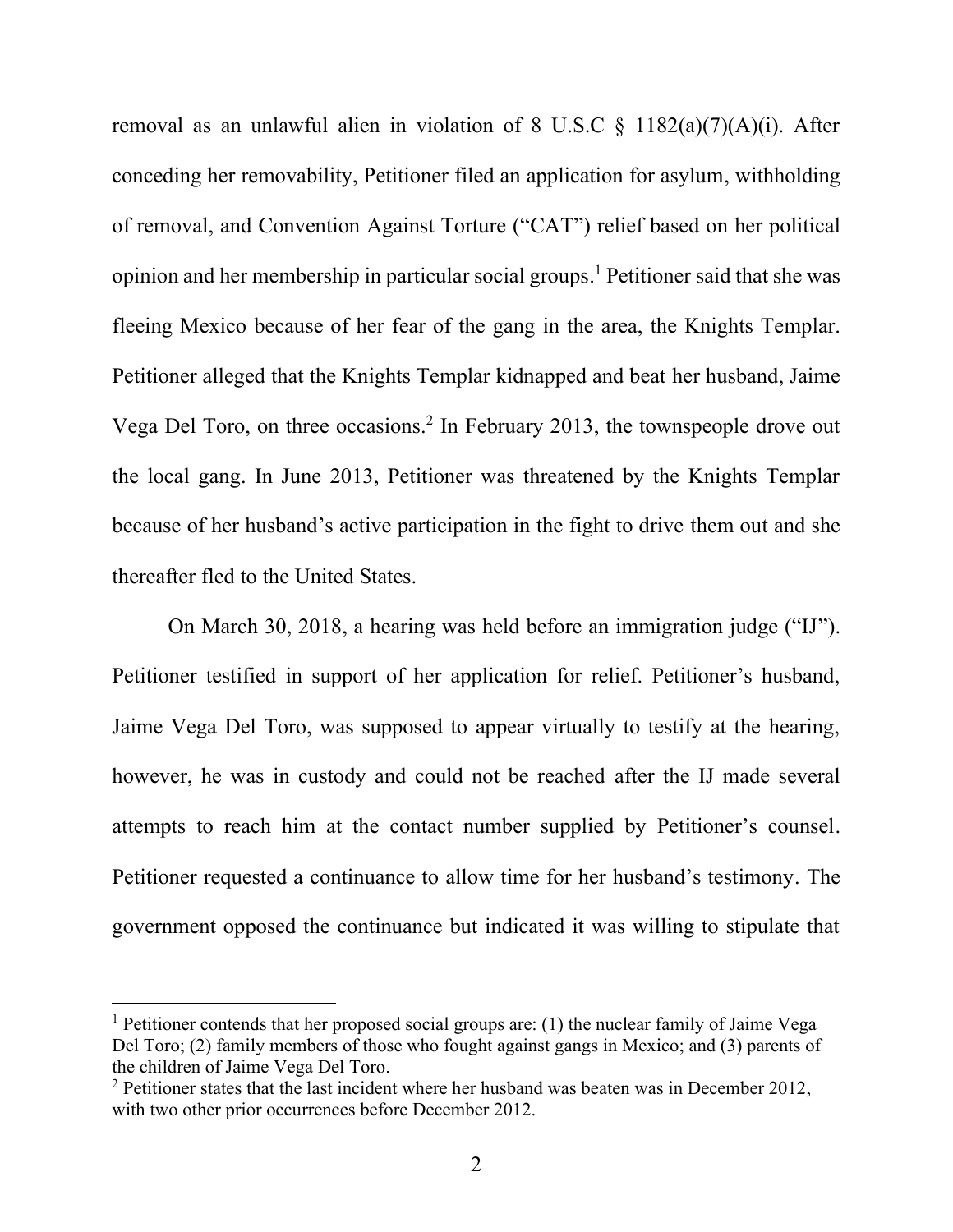Del Toro would have testified consistently with his five-page statement that had previously been submitted. Petitioner accepted the stipulation; the IJ agreed to consider it; and the motion for continuance was denied. That day the IJ denied Petitioner's application for relief and ordered her removed to Mexico. Although Petitioner was found credible, she did not satisfy her burdens of proof for asylum, withholding of removal, and CAT protection. The IJ rejected Petitioner's political opinion, fear of persecution, and particular social group claims.

Petitioner appealed to the BIA challenging the IJ's: (1) denial of her request for a continuance so that her husband could testify; (2) conclusion that her family members in Mexico were similarly situated regarding the likelihood of future harm; and (3) application of the standard of proof when analyzing her likelihood of suffering future harm. Petitioner also argued that her hearing was fundamentally unfair. The BIA dismissed Petitioner's appeal on November 14, 2019. Petitioner appeals the BIA's denial of her requested relief.

We review for substantial evidence the factual findings underlying the BIA's determination that an applicant is not eligible for asylum or withholding of removal. *See Zhao v. Mukasey*, 540 F.3d 1027, 1029 (9th Cir. 2008). "Substantial evidence means the [BIA]'s holding is supported by reasonable, substantial, and probative evidence on the record." *Castillo v. Barr*, 980 F.3d 1278, 1283 (9th Cir. 2020) (internal quotation marks omitted). We review de novo the BIA's determination of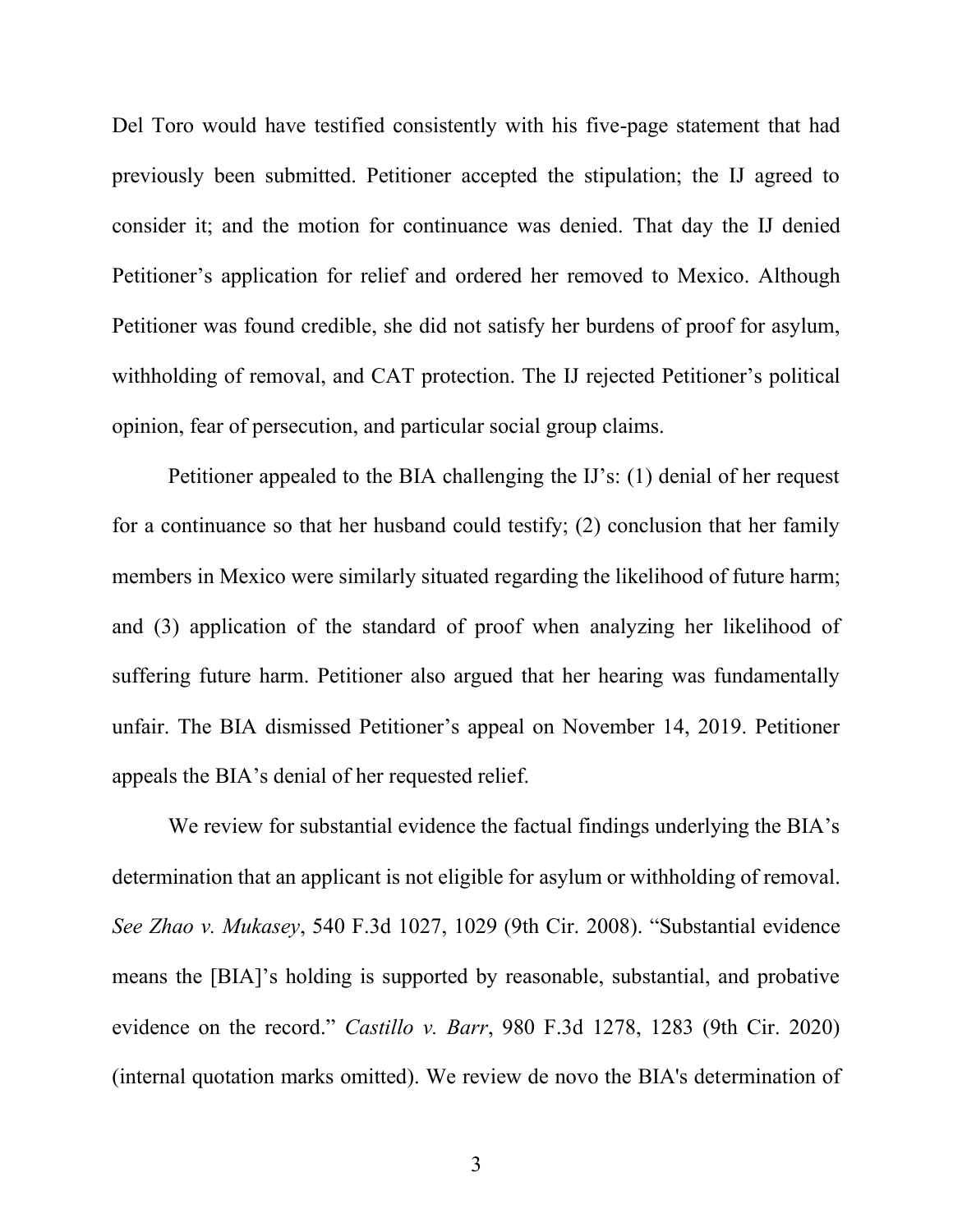questions of law, including due process challenges. *See Grigoryan v. Barr*, 959 F.3d 1233, 1239 (9th Cir. 2020). The denial of a continuance is reviewed for abuse of discretion. *Arrey v. Barr*, 916 F.3d 1149, 1158 (9th Cir. 2019).

First, the BIA correctly held that the IJ did not abuse his discretion in denying the continuance sought by Petitioner to allow testimony from Petitioner's husband. The IJ admitted the husband's statement and found that the testimony of the husband to be gained by a continuance would have been cumulative, because the husband's statement basically mirrored Petitioner's testimony. We conclude that there was no error here.

Next, Petitioner contends that the IJ erred in concluding her family members in Mexico were similarly situated when analyzing the likelihood of future harm from gang contact. We disagree with Petitioner. Petitioner argues that she and her children are perceived by the gangs as the "immediate family members of Jaime Vega del Toro while Petitioner's cousins, uncles and friends are not." Petitioner cannot say with certainty what the gang has perceived. The fact that Petitioner's family members may not be nuclear family of Jaime Vega Del Toro does not mean that the gangs, who know that Petitioner's relatives in Mexico are related to Jaime Vega Del Toro as well, would not have targeted Petitioner's secondary family members in Mexico. That Petitioner's relatives in Mexico have not been harmed or harassed by the gangs at all evinces a lack of interest. Even assuming that there may be some